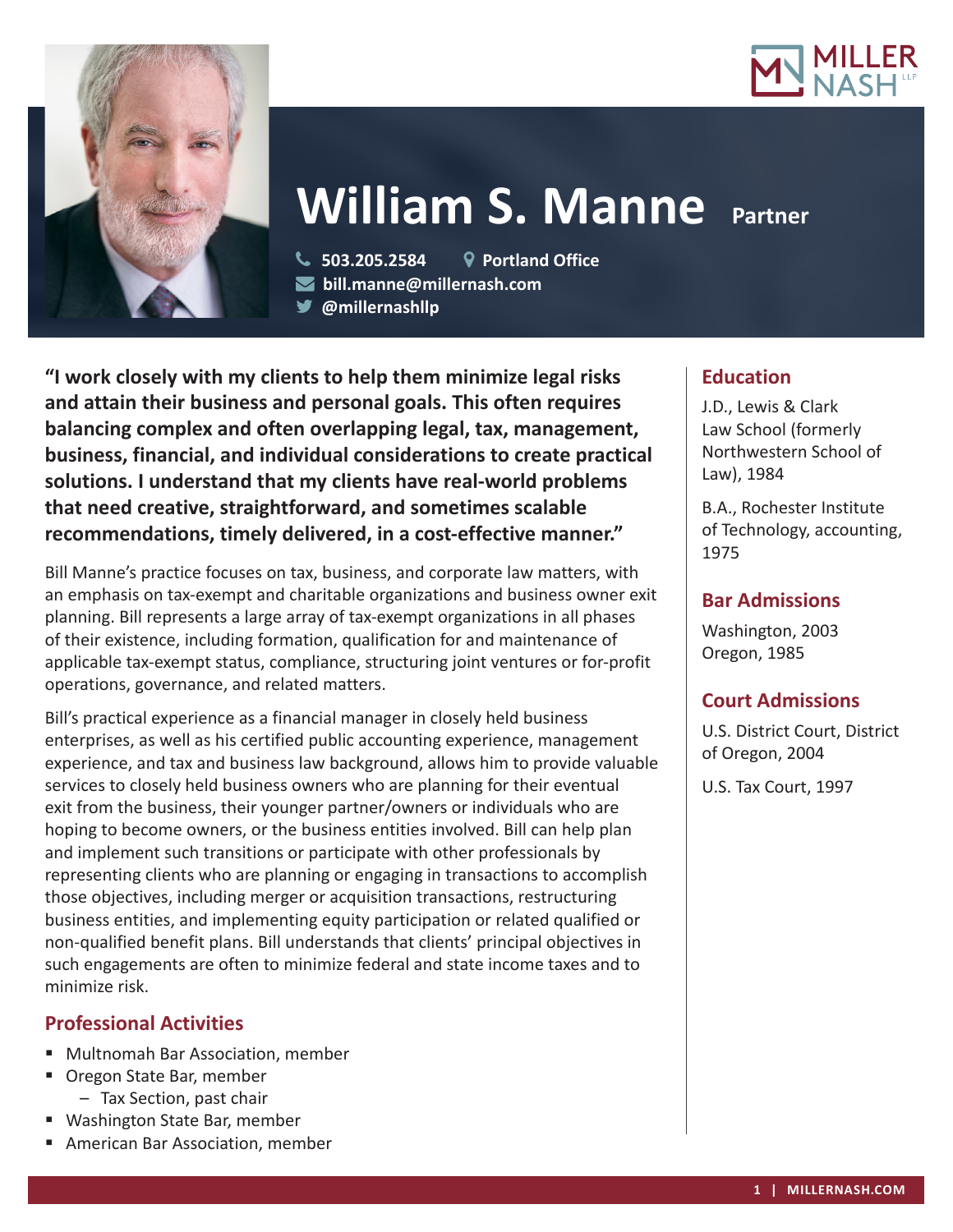

- Oregon Society of Certified Public Accountants
	- Not-for-profit committee, past chair
	- board of directors, past member
- American Institute of Certified Public Accountants, past member

## **Civic Activities**

- Robison Jewish Home, dba Cedar Sinai Park
	- board of directors, past member
	- past treasurer
- Oregon Entrepreneurs Network (OEN), founder

## **Representative Experience**

#### **Nonprofit & Tax-Exempt Experience**

- Revised and updated a foundation's articles of incorporation and bylaws to bring them into compliance with supporting organization rules, changes in state nonprofit corporate law, and provide for institutional funds management and administration.
- Assisted two large charities in combining their operations to improve administrative efficiencies, services to their beneficiaries, and improve overall financial strength.
- Formed a family charitable foundation and assisted the entity in structuring its governance and operations. Helped client apply for and receive tax-exempt charitable status from IRS.
- Assisted three charitable organizations with their merger plan and provided post-merger services to confirm continuing real property tax exemption.

#### **Business Transactions**

- Assisted a second generation business owner in planning for and implementing a transition of company ownership to family and key employees.
- Led the firm's team as it assisted a second generation family business and long-term firm client with a complex, vertically integrated business structure, as it planned, negotiated, and then sold substantially all its assets to a larger company.
- Counseled three second generation family business owners by providing potential strategies for their eventual transitions from the business.

#### **Business Structure, Governance, & Policies**

- Assisted a charity in revising its bylaws, revising its committee and governance structure, and implementing oversight and procedures to maintain appropriate governance records.
- Worked with a local university as it went through the process of closing down, including issues of reformation and placement of endowment funds with other charities.
- Conceived a strategy for and assisted the firm's litigation team in eliminating a charitable use restriction from real property to facilitate sale of the property.

#### **Tax Controversy**

- Worked with executive director and founder of a local charity as it addressed reviews by the IRS and Oregon's Charitable Activities Division of the Department of Justice.
- Supervised a team challenging a loss of property tax exemption in Oregon Tax Court on behalf of a charity client.
- Handled appeals and participated in litigation challenging corporate excise taxes imposed by Oregon's Department of Revenue.
- Assisted the trustee of a decedent's estate in addressing a potential excise tax issue.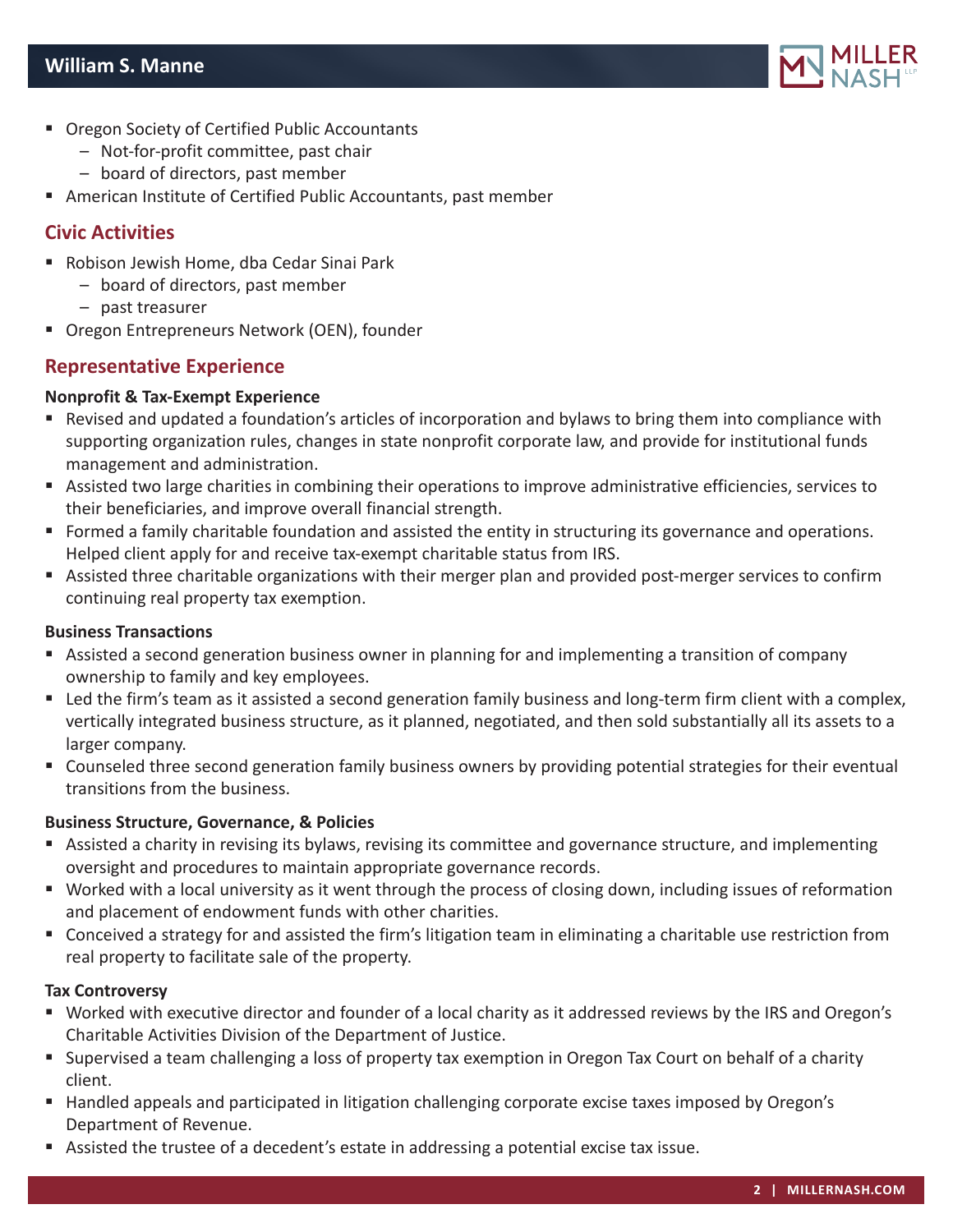

## **Publications**

- "COVID-19 for Nonprofits: Federal Incentives and Changes," Miller Nash Graham & Dunn, *News You Can Use* (Apr. 2020)
- "CARES Act Provides Temporary Federal Tax Benefits," Miller Nash Graham & Dunn (Mar. 2020)
- "COVID-19 Tax Changes: Employer Recovery of Coronavirus-Related Paid Leave for Workers," Miller Nash Graham & Dunn (Mar. 2020)
- "COVID-19 Tax Changes: Some Tax Returns and Tax Payments Are Postponed," Miller Nash Graham & Dunn (Mar. 2020)
- "Best Practices of Charity and Nonprofit Boards," Thomson Reuters, **Taxation of Exempts** (Nov./Dec. 2018)
- "Tax Act Impacts Exempt Organizations," Oregon State Bar, *Nonprofit Organizations Law Section Newsletter* (Fall 2018)
- "Tax Act Impacts Exempt Organizations," Miller Nash Graham & Dunn, *NW Tax Wire* (Aug. 2018)
- "Charity's Best Practices (or How Best to Avoid The Portland Marathon's Recent Troubles)," Members-Only Newsletter, *Nonprofit Association of Oregon* (June 2018)
- "How the Tax Act Impacts Exempt Organizations," Oregon Society of Certified Public Accountants (OSCPA), *The Oregon Certified Public Accountant* (June/July 2018)
- "Charity's Best Practices (or How Best to Avoid The Portland Marathon's Recent Troubles)," *Road Race Management Newsletter* (June 2018)
- "Sexual Harassment Settlements May Not Be Deductible," Miller Nash Graham & Dunn, News You Can Use (Feb. 2018)
- "The Three Keys to Successful Business Succession Planning," Miller Nash Graham & Dunn, *Estate Planning Advisor* (Oct. 2016)
- "Tax Breaks for Oregon Partnerships, LLCs, and S Corporations," Miller Nash, *NW Tax Wire* (Dec. 2014)
- "Tips for Nonprofit Subsidiary LLCs," Miller Nash (Aug. 2014)
- "Protecting Your Corporation's Right to an Oregon Tax Refund," Miller Nash, News You Can Use (Sept. 2012)
- "IRS Charitable Deduction Gotcha Eliminated for Donated Real Estate," Miller Nash (Aug. 2012)
- "Unrelated Business Income Tax: A Primer," Oregon State Bar, *Taxation Section Newsletter* (Spring 2012)
- "Automobile Donation Programs Come Under Scrutiny," *The Oregon Certified Public Accountant* (Sept. 2011)
- "The Three Keys to Successful Business Succession Planning," *Daily Journal of Commerce* (Oct. 2011)
- "Solid Exit Strategy Requires a Checklist and a Step-by-Step Plan," *Portland Business Journal* (Oct. 2011)
- "Control Your Business's Destiny: Plan to Leave It!" Miller Nash, *Estate Planning Advisor* (Jan. 2011)
- "Who Watches the Watchmen?" Miller Nash, *NW Tax Wire* (Oct. 2010)
- "URGENT: DMV Cracks Down on Charitable Auto Donation Programs," Miller Nash, *News You Can Use* (Dec. 2009)
- "Stimulus Act Tax Saving Opportunities," Miller Nash (Mar. 2009)
- "Charitable Organizations Should Prepare for IRS 'Soft Audit'," Miller Nash, *News You Can Use* (Jan. 2005)
- "Shareholder Surgeons' Bonus Payments Were Disguised Dividends," Miller Nash, *News You Can Use* (May 2001)

## **Presentations**

- "Tax Update, Changes to Oregon's Not-for-Profit Laws, and Oregon Chapter 65," Oregon Society of Certified Public Accountants, 2020 OSCPA Not-for-Profit Conference, co-presenter (Apr. 2020)
- "COVID-19: Legal and Insurance-Related Issues for Nonprofits to Consider," Nonprofit Association of Oregon webinar, panelist (Mar. 2020)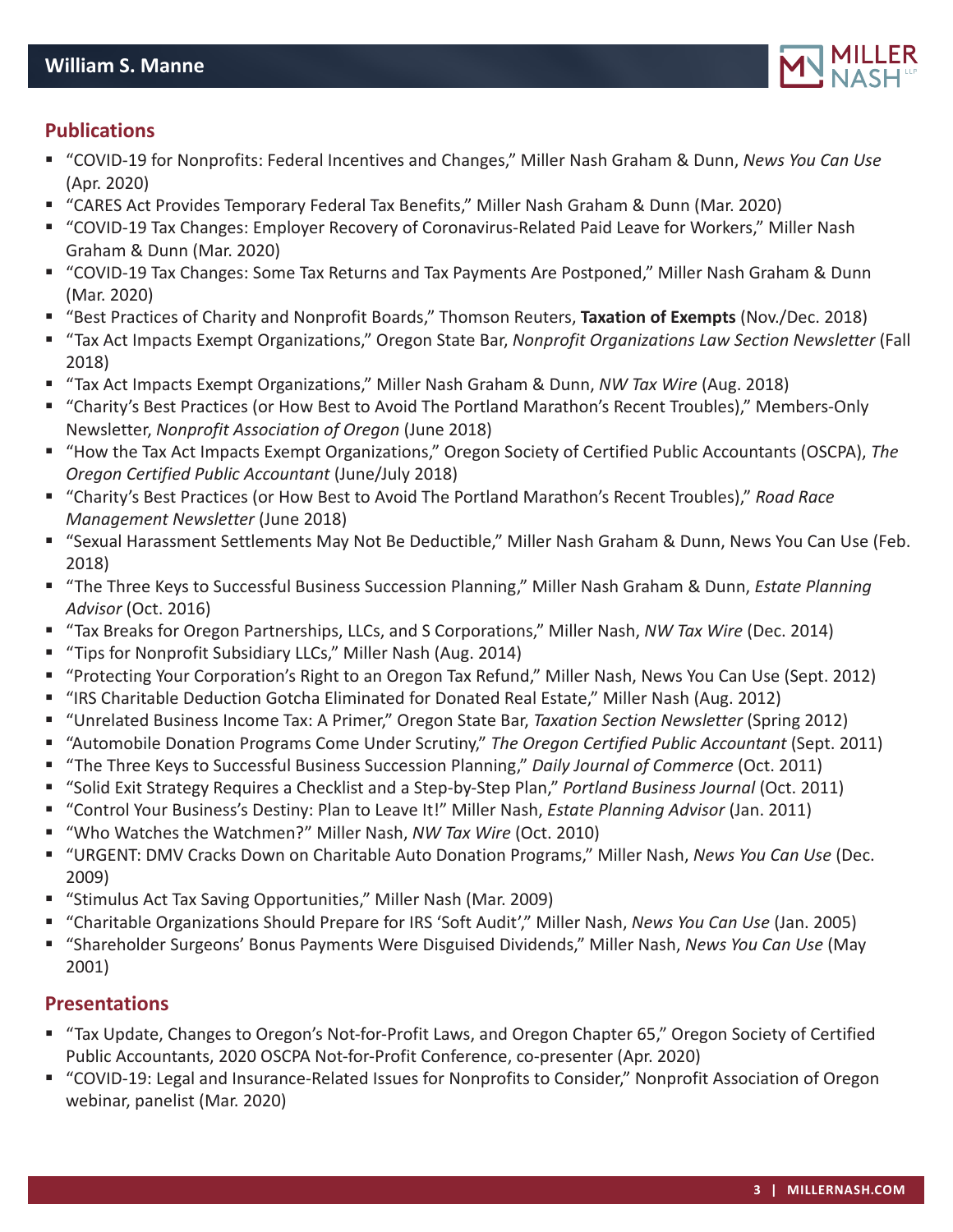

- "Lobbying & Political Activity—What You Need to Know," Oregon Society of Certified Public Accountants, 2019 Not-For-Profit Conference (Apr. 2019)
- "The Impact of Tax Law Changes on Not-for-Profits," Oregon Society of Certified Public Accountants (OSCPA), Knowledge Network (Oct. 2018)
- "Application of New Tax Laws," Multnomah Bar Association (June 2018)
- "Tax Reform—A Panel Presentation," Oregon Society of Certified Public Accountants (OSCPA), Accounting & Auditing Conference, panelist (June 2018)
- "Compliance—How to Know What to Do and Where to Begin," Nonprofit Association of Oregon, moderator (Feb. 2018)
- "Compliance—How to Know What to Do and Where to Begin," OSCPA, moderator (May 2017)
- "How to Manage the Growth and Promote the Mission and What Are the Finance Managers' Roles," OSCPA, What Matters for Not-for-Profits series (Jan. 2017)
- "Business Planning—Overrated or Valuable?" Miller Nash Graham & Dunn, Business Owner Lunch Series (May 2016)
- "Tax and Regulatory Update," OSCPA, Not-for-Profit Conference (May 2016)
- "Setting Executive Compensation Considerations & Best Practices," OSCPA, Not-for-Profit Conference (May 2016)
- "Tax Issues for the Tax Exempt," OSCPA, Not-for-Profit Conference (Mar. 2016)
- "Alliances, Collaborations and Joint Ventures," OSCPA, What Matters for Not-for-Profits series (Jan. 2016)
- "Tax Issues for the Tax Exempt (or 'I Didn't Know That')," Oregon State Bar, CLE presentation (Oct. 2015)
- "Family Succession—How to Finance the Transition," Miller Nash Graham & Dunn, Family-Owned Business Workshop (May 2015)
- "Diversifying Your Revenue Stream—Where's Your Paddle?" OSCPA, What Matters for Not-For-Profits Series (Jan. 2015)
- "Strategic Planning: Approaches, Benefits, and Challenges," OSCPA, What Matters for Not-for-Profits Series (Sept. 2014)
- "Planning Your Exit/Moving Your Firm into the Future," Associated General Contractors, summer convention (Aug. 2014)
- "Tax Update, Oregon & Washington," OSCPA, Not-for-Profit Conference (May 2014)
- "Executive Briefing on Exit Planning (Business Valuation)," Miller Nash (Feb. 2014)
- "Getting Your Story Told," OSCPA, What Matters for Not-for-Profits series (Jan. 2014)
- "Even the Government Can Be Creative: New Ways to Tax Your Clients," Business Enterprise Institute, 10th Annual Exit Planning Conference (Aug. 2013)
- OSCPA 2013 Not-for-Profit Conference (May 2013)
- "Careers in Accounting," OSCPA, panelist (May 2012)
- "Discussion of State Tax Cases and Issues to Watch in 2011 and Beyond," Council on State Taxation, Pacific Northwest Regional State Tax Seminar (Sept. 2011)
- "The Established Exempt Organization Toolkit," Oregon State Bar Taxation Section, 11th Annual Oregon Tax Institute (June 2011)
- "There is Change Coming to Your Company Do you have a Succession Plan?" Associated General Contractors, AGC University (Apr. 2011)
- "Federal and Pacific Northwest Tax Update," Tax Executives Institute—Portland Chapter (Feb. 2011)
- "Business Owner Succession Planning," Associated General Contractors Oregon Columbia Chapter, Summer Convention (Aug. 2010)
- "Privacy Matters," OSCPA, Not-for-Profit Conference (May 2010)
- "Legal Updates," OSCPA, Not-for-Profit Knowledge Network (Nov. 2009)